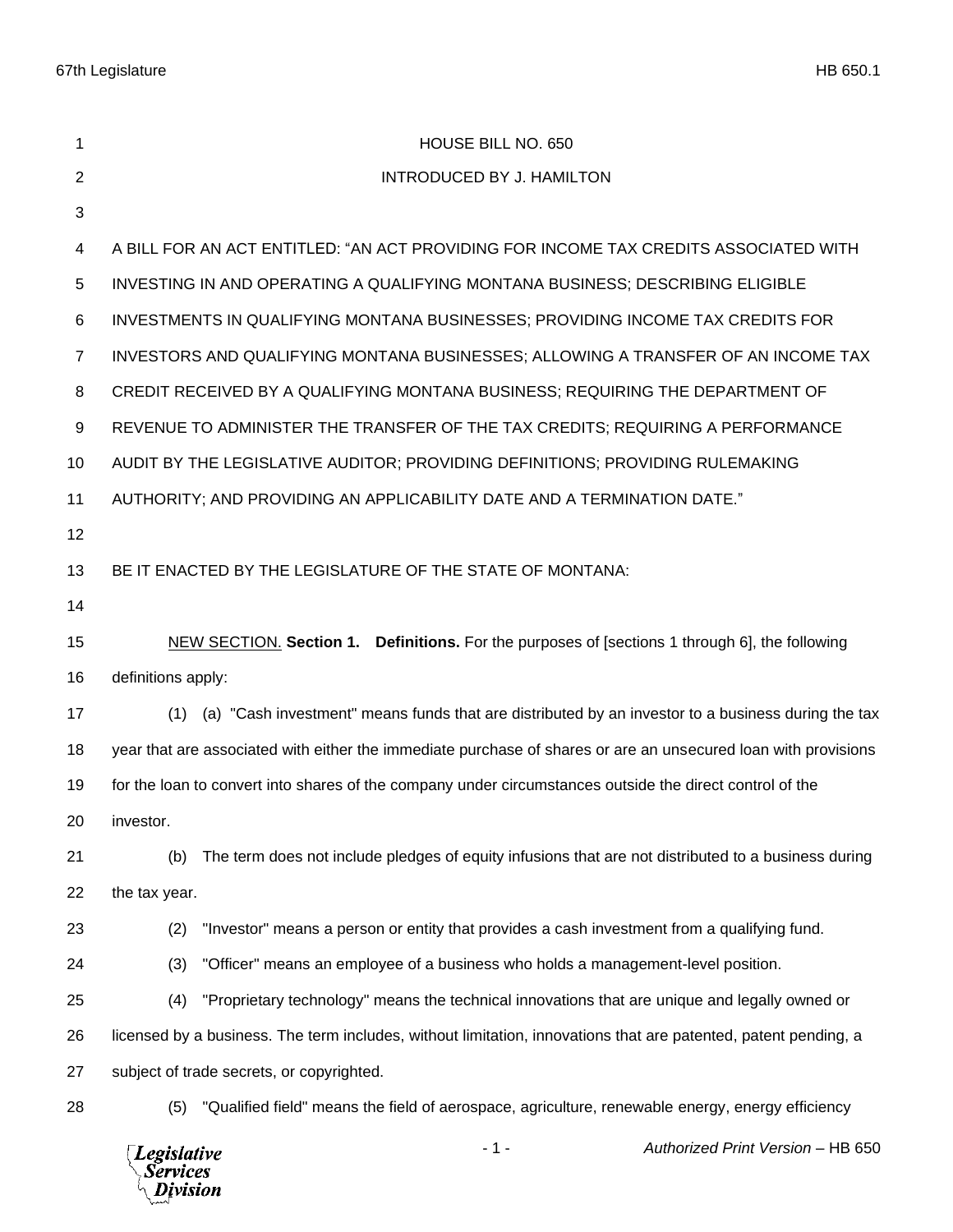**Legislative** *Services* Division

 and conservation, environmental engineering, food technology, information technology, materials science technology, nanotechnology, telecommunications, biotechnology, medical device products, pharmaceuticals, diagnostics, biologicals, chemistry, veterinary science, tourism, forestry, mining, manufacturing, photonics, or transportation. (6) "Qualifying fund" means a fund comprising cash, securities, or other investment assets used to provide a cash investment in a qualifying Montana business. The term includes investments from any person or entity. (7) (a) "Qualifying Montana business" means a business: (i) engaged in or committed to engage in innovation in the state in one of the following as its primary business activity: (A) using proprietary technology to add value to a product, process, or service in a qualified field; or (B) researching, developing, or producing a proprietary product, process, or service in a qualified field; (ii) that conducts a substantial amount of its business from the state; (iii) with a minimum of two employees and at least 65% of the business's employees employed in the state; (iv) with at least 65% of the business's total payroll paid or incurred in the state and tangible assets totaling less than \$10 million; and (v) that uses the investments provided for in this section to perform daily functions of the business, including but not limited to expanding office or manufacturing facilities, laboratories, cleaning rooms, buying equipment, and hiring employees, or to qualify for loans from a financial institution. 22 (b) The term does not include, other than the activities specifically listed in subsection  $(7)(a)(i)$ , a business engaged in real estate development, insurance, banking, lending, lobbying, political consulting, information technology consulting, wholesale or retail trade, leisure, construction, or professional services provided by attorneys, accountants, business consultants, physicians, or health care consultants. (8) "Related" means a father, mother, spouse, son, or daughter. NEW SECTION. **Section 2. Small business investment tax credit -- investor capital credit.** (1)

- 2 - *Authorized Print Version* – HB 650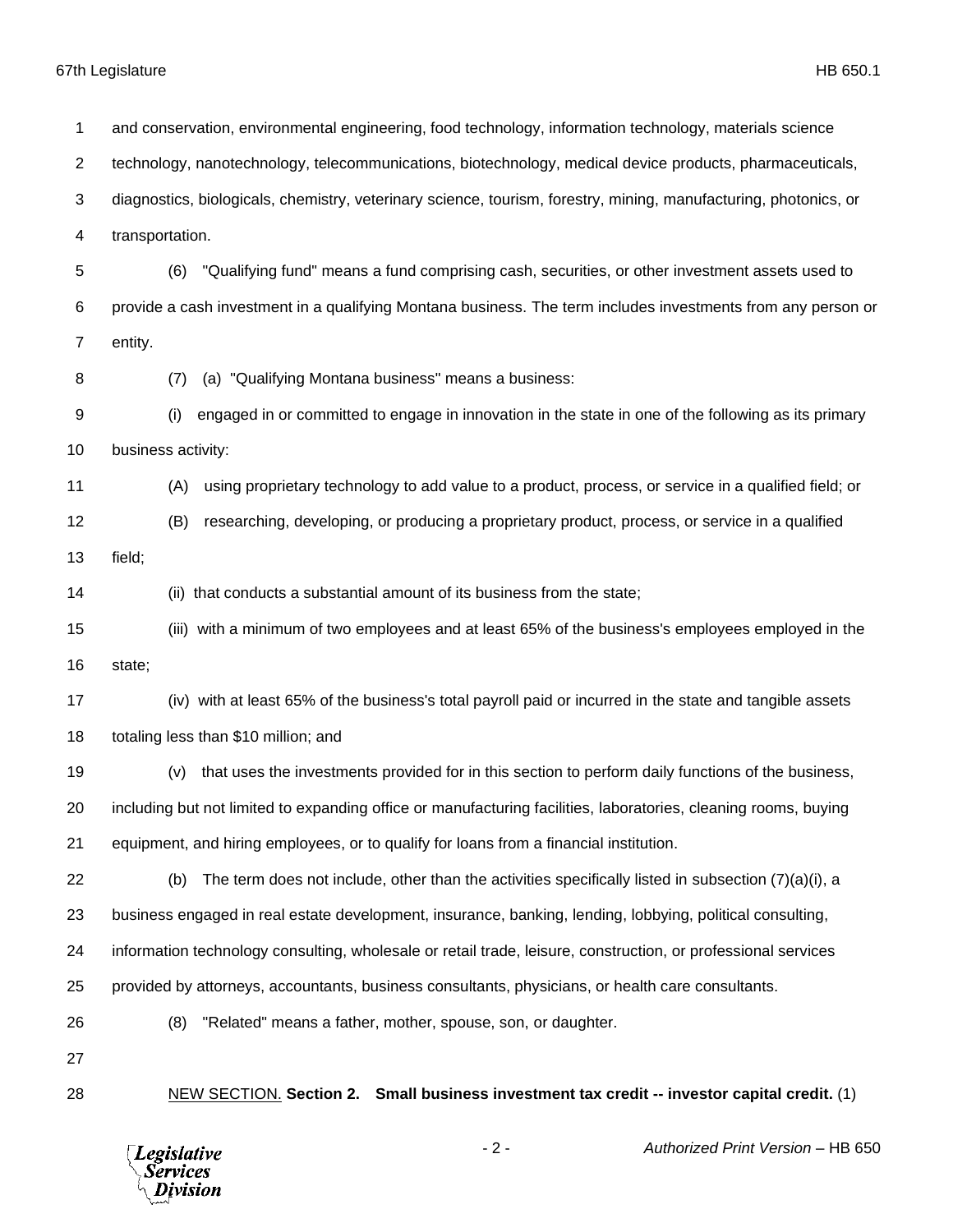For tax years 2022 through 2029, an investor is allowed as a credit against taxes otherwise imposed by this

chapter a percentage of a cash investment made by the investor during the year to a qualifying Montana

business.

- (2) The amount of the credit is 30% of the total cash investments in a qualifying Montana business, and the minimum cash investment to qualify for the credit is \$25,000.
- (3) A credit of up to \$75,000 may be claimed in a year by an investor. If the credit calculated as provided in subsection (2) exceeds \$75,000, the unused portion may be carried forward to a subsequent tax year, but the total credit claimed in all years by an investor may not exceed \$750,000.
- (4) The credit allowed under this section may not exceed the investor's income tax liability. The unused portion of a credit may be carried forward for 7 succeeding tax years.
- (5) The credit may not be claimed by a principal or officer of a qualifying fund if the principal or officer is also:
- (a) a principal or officer of a qualifying Montana business in which the qualifying fund invests; or
- (b) related to a principal or officer of a qualifying Montana business in which the qualifying fund invests.

 NEW SECTION. **Section 3. Small business investment tax credit -- business credit.** (1) For tax years 2022 through 2029, a qualifying Montana business is allowed as a credit against taxes otherwise imposed by this chapter a percentage of the cash investment received from an investor during the year. The credit must be claimed or transferred for the tax year in which the qualifying Montana business received the cash investment.

 (2) A qualifying Montana business that desires to claim or transfer the tax credit provided for in this section shall submit detailed information to the department regarding the total amount of cash investments received, the name and taxpayer identification number of the investor that provided the cash investment, and any further information required by the department to properly administer the credit.

 (3) Subject to the aggregate limit in subsection (4), the percentage of cash investment that may be claimed or transferred as a tax credit during each tax year is as follows:

(a) 0% of the cash investment if the amount is below \$150,000 during the tax year;

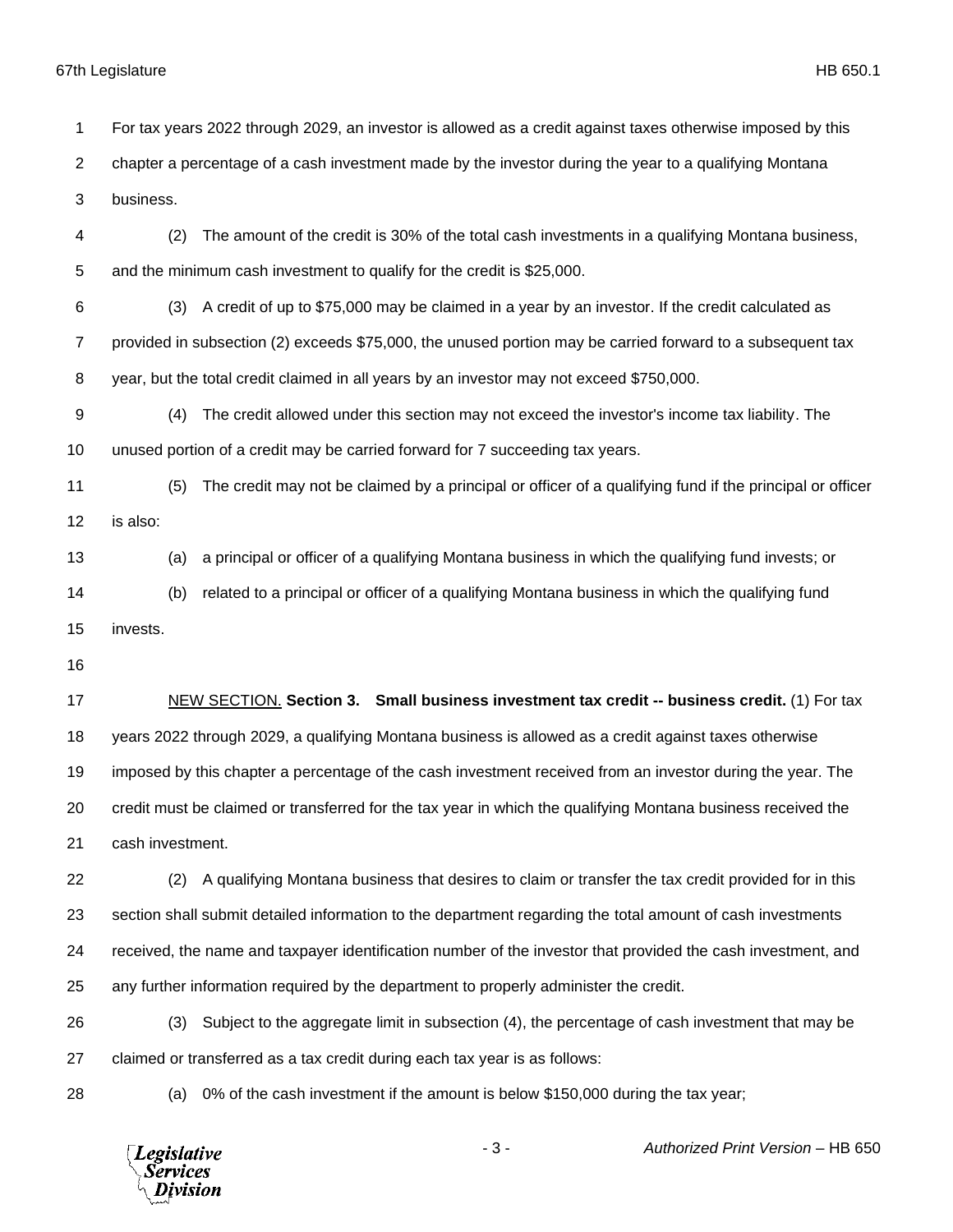| 1              | (b)      | 25% of the cash investment on the first \$500,000, or any part of that cash investment subject to                |
|----------------|----------|------------------------------------------------------------------------------------------------------------------|
| $\overline{c}$ |          | the minimum cash investment amount provided in subsection (3)(a);                                                |
| 3              | (c)      | 20% on the next \$250,000 of the cash investment, or any part of that cash investment;                           |
| 4              | (d)      | 10% on the next \$250,000 of the cash investment, or any part of that cash investment; and                       |
| 5              | (e)      | 0% on any cash investment amount in excess of \$1 million.                                                       |
| 6              | (4)      | (a) The aggregate amount of tax credits allowed under this section is \$4 million for each tax year.             |
| $\overline{7}$ | (b)      | The department shall approve the tax credits provided for under this section on a first-come, first-             |
| 8              |          | served basis and post a notice on its website advising taxpayers when the aggregate limit is in effect. If a     |
| 9              |          | qualifying Montana business claims a tax credit after the amount of credits claimed exceeds the aggregate limit, |
| 10             |          | the taxpayer's return will be processed without regard to the credit.                                            |
| 11             | (5)      | The credit may not be claimed by a principal or officer of a qualifying fund if the principal or officer         |
| 12             | is also: |                                                                                                                  |
| 13             | (a)      | a principal or officer of a qualifying Montana business in which the qualifying fund invests; or                 |
| 14             | (b)      | related to a principal or officer of a qualifying Montana business in which the qualifying fund                  |
| 15             | invests. |                                                                                                                  |
| 16             | (6)      | In order to claim the credit provided by this section, a qualifying business must meet at least two of           |
| 17             |          | the following requirements:                                                                                      |
| 18             | (a)      | have fewer than 50 employees;                                                                                    |
| 19             | (b)      | have been in operation fewer than 7 years; and                                                                   |
| 20             | (c)      | have had previous equity infusions of less than \$10 million.                                                    |
| 21             | (7)      | A qualifying Montana business is not required to offset a tax liability, and the credit may be carried           |
| 22             |          | forward for 2 years. Any portion of a credit that is not used by a qualifying Montana business may be            |
| 23             |          | transferred as provided in [section 4] prior to the expiration of the 2-year carryforward.                       |
| 24             | (8)      | The credit allowed under this section is not refundable and may not exceed the income tax liability              |
| 25             |          | of a qualifying Montana business or a transferee.                                                                |
| 26             |          |                                                                                                                  |
| 27             |          | NEW SECTION. Section 4. Transfer of business tax credit. (1) A tax credit or a portion of a tax                  |
| 28             |          | credit for a qualifying Montana business approved and calculated as provided in [section 3] but not claimed in   |
|                |          |                                                                                                                  |

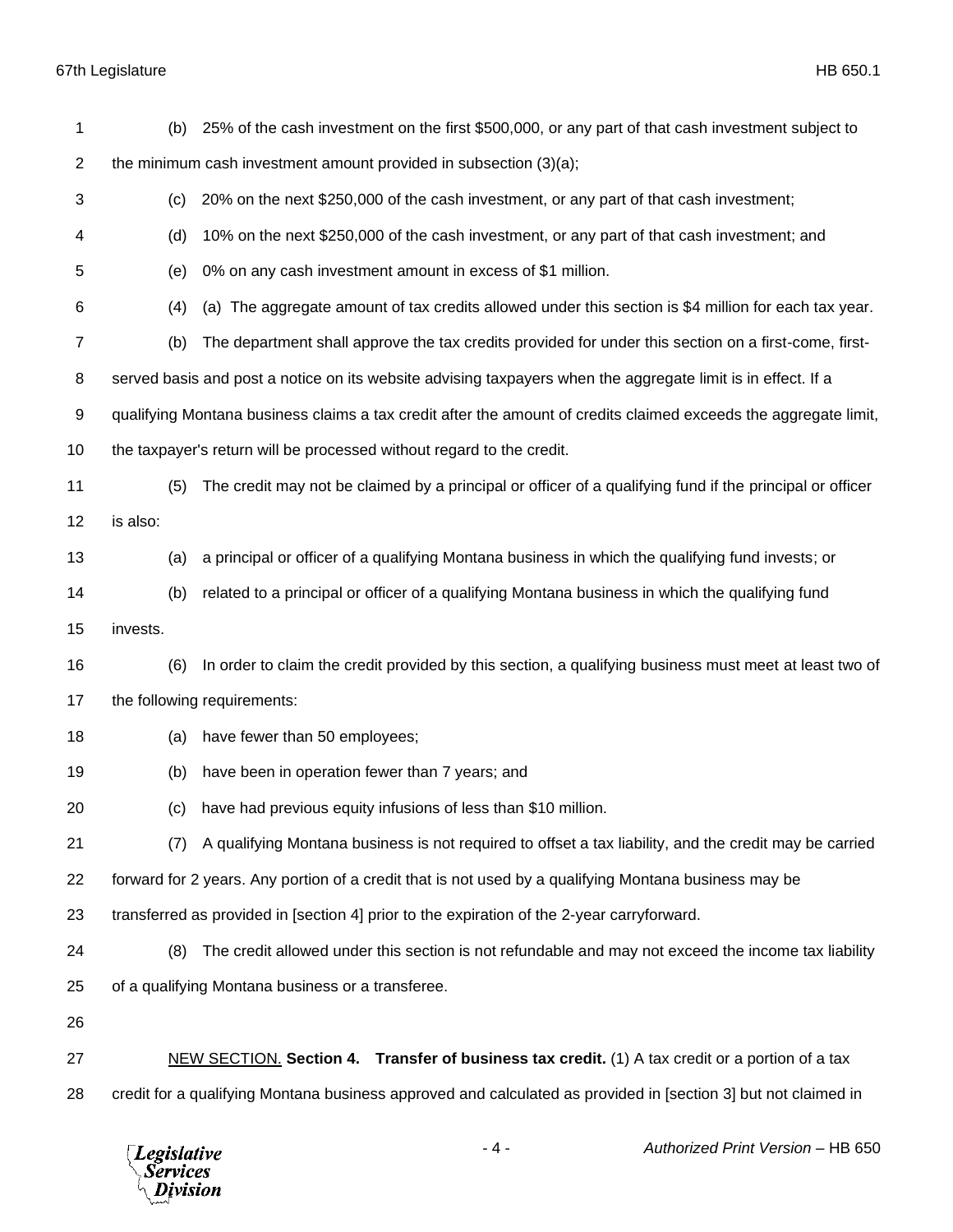whole or in part by the qualifying Montana business may be transferred by the qualifying Montana business to another taxpayer as provided in this section. (2) The transferred credit may be used as a credit against the taxes imposed by chapter 31 and this chapter. A credit may be transferred only one time and may not involve more than one transferee. If the credit is transferred to a small business corporation, a partnership, a limited liability partnership, or a limited liability company, the credit must be attributed to the individual shareholders, partners, members, or managers in the same proportion used to report income or loss for state tax purposes. 8 (3) A qualifying Montana business that transfers a tax credit shall submit a written notification of the transfer of the tax credit to the department within 30 days after the transfer. The notification must include the following information: (a) the tax credit balance before and after the transfer; (b) the tax year the credit was realized; (c) the tax identification number of the taxpayer to whom the credit was transferred; (d) the amount of credit transferred; (e) the date of the transfer; and (f) any other information required by the department. (4) A transferee has rights to claim the tax credit available to the qualifying Montana business only at the time of the transfer, except that the carryforward is extended. A transferee is not required to offset a tax liability in the year of the transfer, and the credit may be carried forward for 2 tax years after the year of the transfer. A transferred credit is not refundable and may not exceed the income tax liability of the transferee. The department shall administer the transfer of credits pursuant to [section 3] and this section. NEW SECTION. **Section 5. Statement of purpose -- rulemaking.** (1) Pursuant to 5-4-104, the legislature finds that the purpose of the tax credits provided for in [sections 2 through 4] is to encourage investment in small businesses and to increase the number of high-wage jobs in the state. (2) The department shall adopt rules to implement and administer [sections 1 through 4] and this section. The rules must: (a) include a process for the department to certify a qualifying Montana business and qualifying funds;

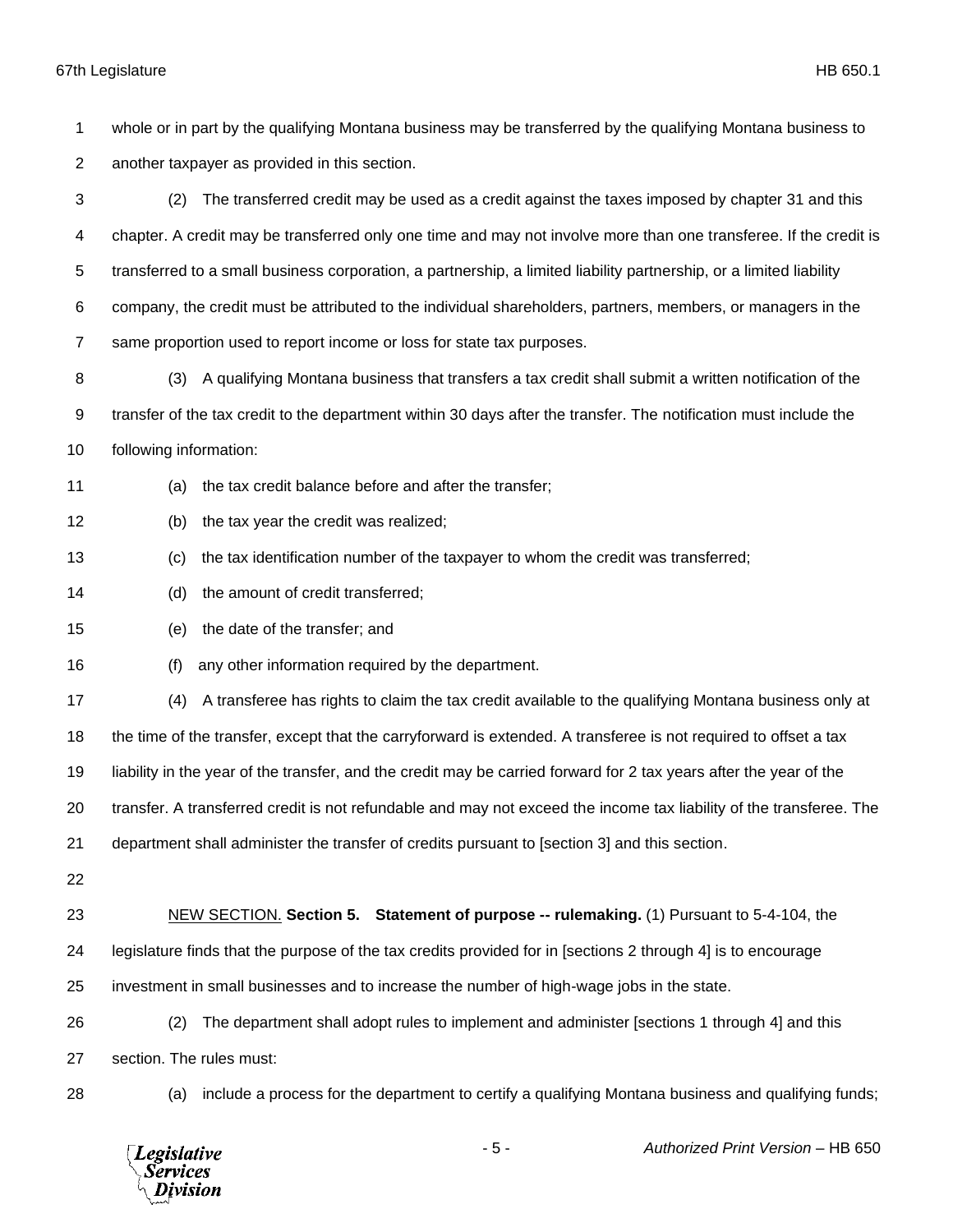| 1              | include a process for the transfer of credits; and<br>(b)                                                         |
|----------------|-------------------------------------------------------------------------------------------------------------------|
| $\overline{2}$ | provide for the disallowance of a credit when it is not part of a bona fide business transaction or<br>(c)        |
| 3              | when an investor does not exercise due diligence prior to providing a cash investment to a qualifying Montana     |
| 4              | business.                                                                                                         |
| 5              |                                                                                                                   |
| 6              | NEW SECTION. Section 6. Legislative performance audit required. (1) By June 30, 2028, the                         |
| $\overline{7}$ | legislative auditor shall present a performance audit report to the legislative audit committee and the revenue   |
| 8              | interim committee evaluating the results of the tax credit programs in [sections 1 through 5].                    |
| 9              | (2)<br>The legislative audit report must include but is not limited to:                                           |
| 10             | the number of taxpayers claiming the credits and the corresponding credit amounts;<br>(a)                         |
| 11             | the types of investments made by the recipients of credits under [section 1];<br>(b)                              |
| 12             | the financial impact of the investments in qualifying Montana businesses;<br>(c)                                  |
| 13             | whether the credits materially affected the amount and type of investments made and the success<br>(d)            |
| 14             | of those investments, with particular attention to whether the credits encouraged investors to invest in projects |
| 15             | with a lower likelihood of financial success;                                                                     |
| 16             | the amount of economic activity, including the number of jobs and the wages of those jobs<br>(e)                  |
| 17             | generated by the investments;                                                                                     |
| 18             | the incremental change in Montana state and local taxes paid as a result of the allowance of the<br>(f)           |
| 19             | credits;                                                                                                          |
| 20             | (g) state and local revenue generated by the investments; and                                                     |
| 21             | additional state and local costs attributable to the investments.<br>(h)                                          |
| 22             | The department of revenue shall work closely with the legislative auditor to provide information<br>(3)           |
| 23             | necessary to complete the audit report.                                                                           |
| 24             | Following completion of the legislative audit, the revenue interim committee shall present to the<br>(4)          |
| 25             | legislature meeting in the 2029 regular session a recommendation on whether the tax credit programs in            |
| 26             | [sections 1 through 5] should be:                                                                                 |
| 27             | immediately terminated;<br>(a)                                                                                    |
| 28             | extended for a period of up to 8 years; or<br>(b)                                                                 |
|                |                                                                                                                   |